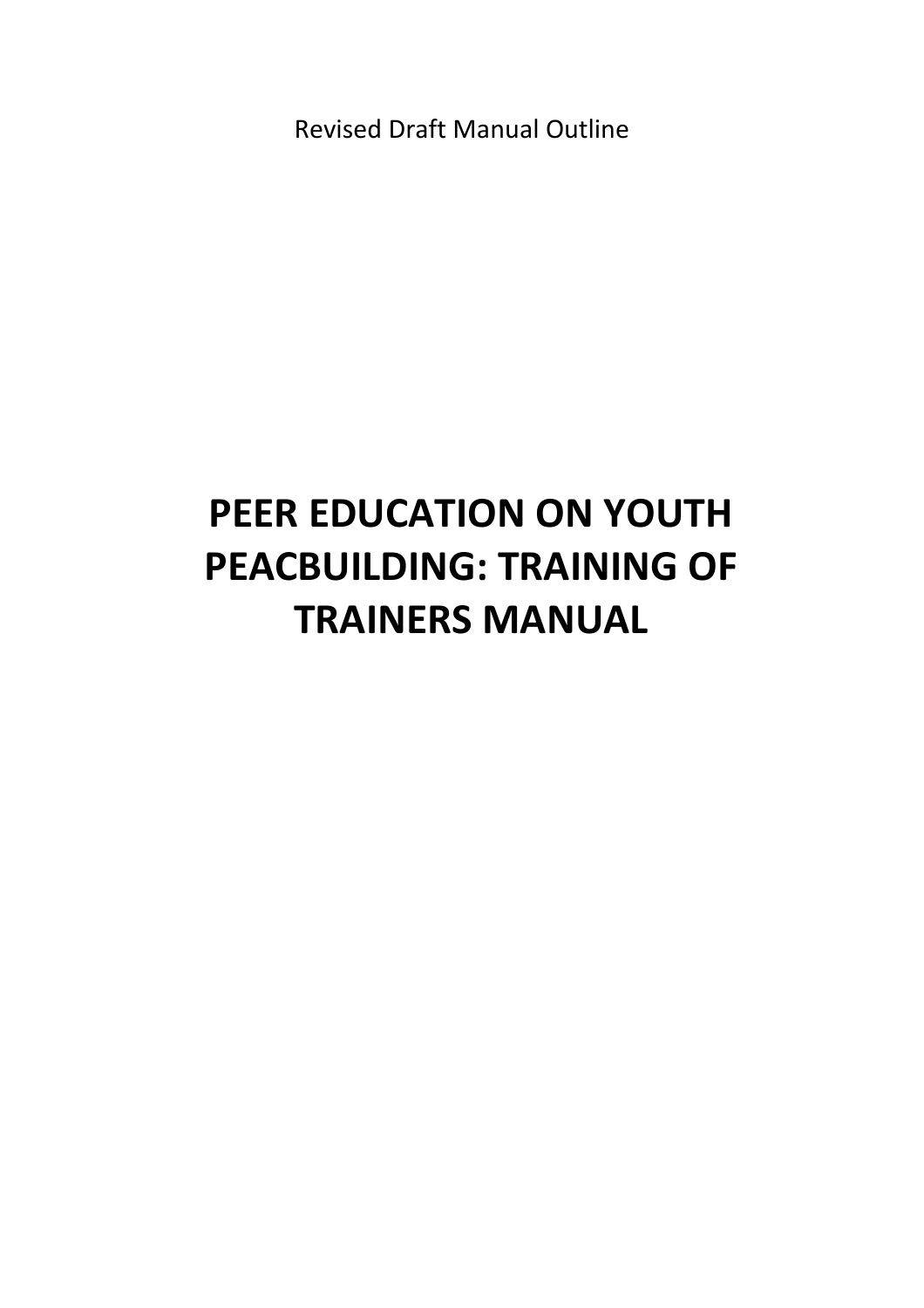#### <span id="page-1-0"></span>**TABLE OF CONTENTS**

| 1. |        |                                                                                              |  |
|----|--------|----------------------------------------------------------------------------------------------|--|
| 2. |        |                                                                                              |  |
|    | 2.1.   |                                                                                              |  |
|    | 2.1.1. |                                                                                              |  |
|    | 2.1.2. | Youth Peace and Security Priorities in Eastern Europe and Central Asia Region  3             |  |
|    | 2.1.3. | Opportunities to Youth, Peace and Security in Eastern Europe and Central Asia  4             |  |
|    | 2.1.4. | Innovative Youth, Peace and Security Projects from Eastern Europe and Central Asia Region  5 |  |
|    | 2.2.   |                                                                                              |  |
| 3. |        | THE TRAINING OF TRAINERS' MANUAL ON PEER EDUCATION FOR YOUTH PEACEBUILDING 6                 |  |
|    | 3.1.   |                                                                                              |  |
|    | 3.2.   |                                                                                              |  |
|    | 3.2.1. |                                                                                              |  |
|    | 3.2.2. |                                                                                              |  |
|    | 3.2.3. | Close collaborations and consultations on training needs, content and methods                |  |
|    | 3.2.4. |                                                                                              |  |
|    | 3.2.5. |                                                                                              |  |
|    | 3.3.   |                                                                                              |  |
|    | 3.4.   | PART I: UNDERSTANDING CONFLICT, PEACEBUILDING AND CONFLICT TRANSFORMATION AMONG THE YOUTH  8 |  |
|    | 3.5.   |                                                                                              |  |
|    | 3.6.   |                                                                                              |  |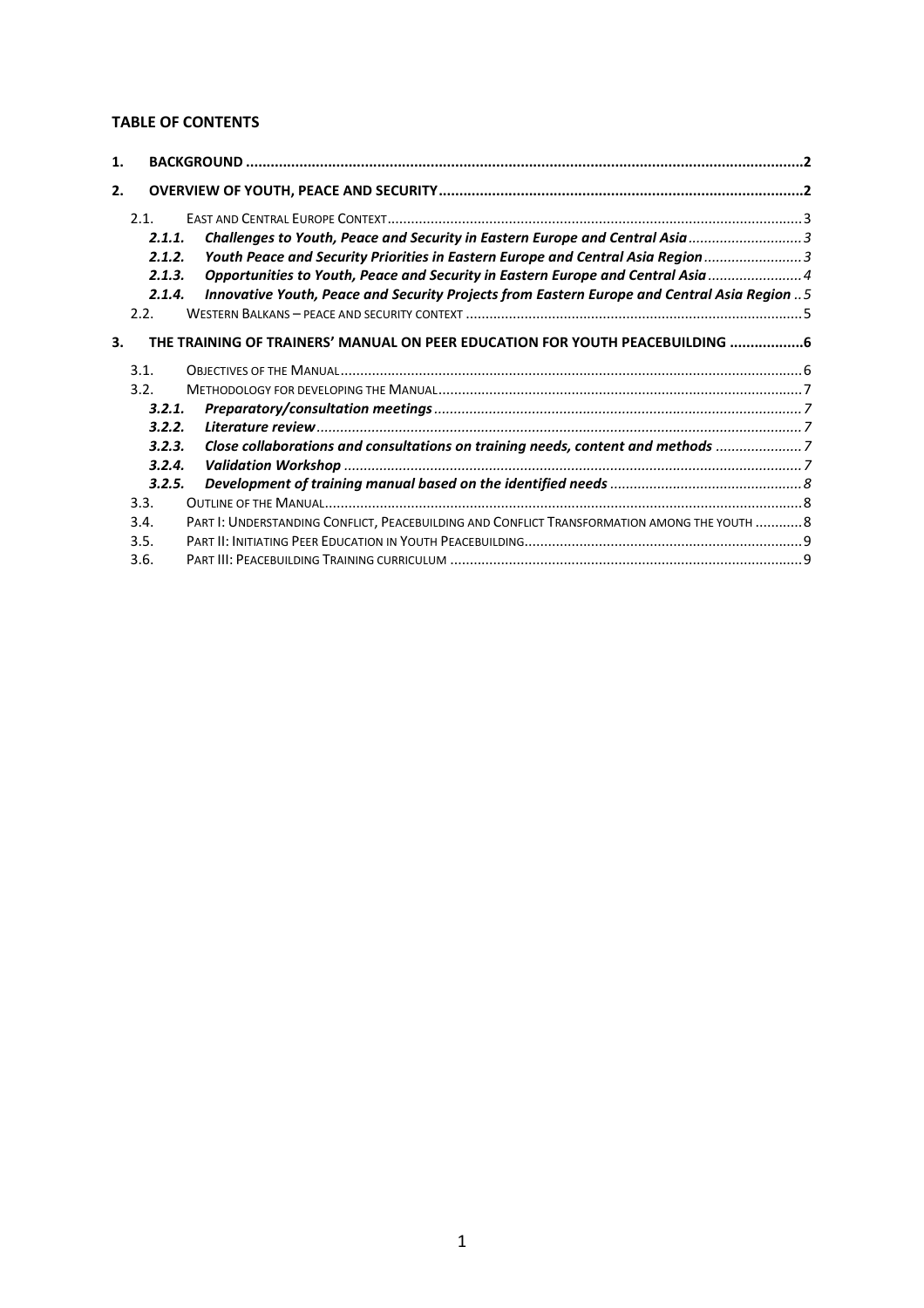#### **1. BACKGROUND**

United Nations Population Fund (UNFPA) Albania in close consultation with Regional Youth Cooperation Office (RYCO) team FOR Western Balkans are adapting and updating a youth peer to peer methodology for reaching out to the most vulnerable and hard to reach youth to enable them take initiative, participate in initiatives and engage for peace and trustbuilding in their communities and beyond. The module should effectively promote multiethnic relationships, peace-building, and tolerance among adolescents and youth from communities of diverse ethnic background, as well as ensure prudent gender-balanced activities that empower young women.

In the context of the UN RYCO project the manual and guide should be adapted to be useful tools to strengthen the capacities of young people, especially from the target marginalised groups, become Training of Trainers (ToTs) and be able to apply the peer-to-peer learning methodology on the youth, peace and security and amplify/expand outreach to other youth groups and organisations unable to attend the ToT trainings. It should be a tool for girls and boys to be equally equipped to engage, understand and then address the issues that affect personal, community and political security among young people. These tools will focus on collaborative, interactive and face-to-face training methodology, which then will build on each national context and have a specific focus on how it is experienced differently by different genders and by young people from various socio-economic, ethnic, and cultural backgrounds.

The project will organise, through youth-led networks, cross border exchanges and workshops as a tool for youth engagement in peacebuilding and reconciliation issues while also generating online information that could help further raise information and knowledge sharing among young people.

# <span id="page-2-0"></span>**2. OVERVIEW OF YOUTH, PEACE AND SECURITY**

Youth have been building peace since the beginning of time. Before youth begin to learn new skills and ideas, it is helpful to discover and appreciate the many ways youth may already be working for peace in their communities, countries and the region. It is also helpful for Youth to create a vision of how they would like to see youth like themselves participating in peacebuilding in the future. Peacebuilding programmes should give youth an opportunity to share what they are currently doing in peacebuilding, envision the kind of peacebuilding youth could do, and examine the gap between the reality, their aspirations and the ideal.

The Youth, Peace and Security agenda has gained momentum in recent years and marks a shift in the understanding of who young people are and their role for peace and security. United Nations Security Council Resolution 2250 (2015) for example, recognises the positive role young people play in preventing and resolving conflict, countering violent extremism and building peace. The UNSCR 2282 (2016) on the Review of the United Nations Peacebuilding Architecture further reaffirms *"the important role youth can play in the prevention and resolution of conflicts and as a key aspect of the sustainability, inclusiveness*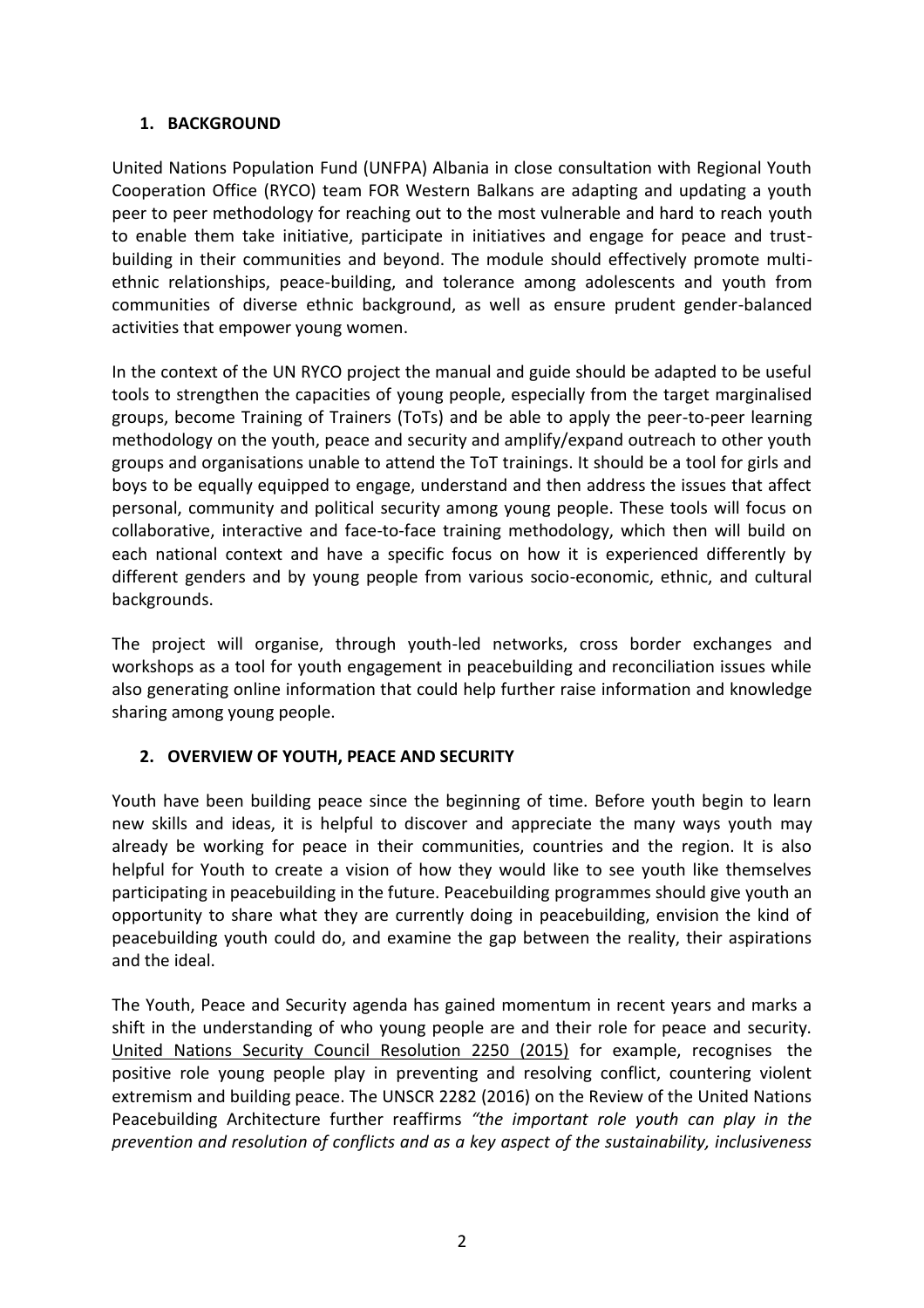*and success of peacekeeping and peacebuilding efforts"*, and calls for *ways to increase meaningful and inclusive participation of youth in peacebuilding efforts.*

# <span id="page-3-0"></span>**2.1. East and Central Europe Context**

Youth are a powerful force; therefore, youth are often manipulated by adults to engage in conflict. However, youth have a choice to be powerful leaders for peace as they have many peaceful options for change.

A report from Eastern Europe and Central Asia Youth Consultation, held in Istanbul, Turkey, from 23-25 May 2017 identified peace and security priorities, innovative peacebuilding projects, challenges, opportunities, as well as recommendations which are very useful for peace and security in Eastern Europe and Central Asia region. These include:

# <span id="page-3-1"></span>**2.1.1. Challenges to Youth, Peace and Security in Eastern Europe and Central Asia**

The report observed that the current peacebuilding projects conducted by UN, nongovernmental organisations, governments and even youth-led peacebuilding organisations have limited capacity to exercise meaningful youth inclusion in the region. Projects mostly fall short to reach out young people living in rural areas, although they present themselves inclusive peacebuilding projects.

According to participants' experience, there is a lack of transparency in the distribution of funds allocated for peacebuilding programmes. Non-governmental organisations' preestablished personal relationships with donors and business networks shapes donors preferences on which organisation receive funds. In this respect, youth-run peacebuilding organisations are in disadvantageous position to compete for funds.

Instrumentalised Youth Participation in Formal Politics: according to the report, young people involved in formal politics do not necessarily defend the interests of youth population; they rather serve for the interest of political elite. Although there are mechanisms, such as national youth councils, established to realise youth participation in formal politics, youth involvement in these platforms is often limited to the youth organisations working with political elite.

# <span id="page-3-2"></span>**2.1.2. Youth Peace and Security Priorities in Eastern Europe and Central Asia Region**

Cultivating Culture of Tolerance: The report mentioned above highlighted supporting peacebuilding projects that aim to foster culture of tolerance as a priority issues by young people. Accordingly, current peace and security projects that are targeting youth mostly make national, cultural and religious differences more noticeable than they are. Other youth priorities for peace and security include:

- Talking about Security: Participants emphasised that they would like to be able to raise their voice on security related issues. In this respect, consultation participants highlighted that ensuring young peoples' freedom from fear is one of the most important ways to contribute positively to peace and security policies in Eastern Europe and Central Asia. Participants strongly defended the idea that talking about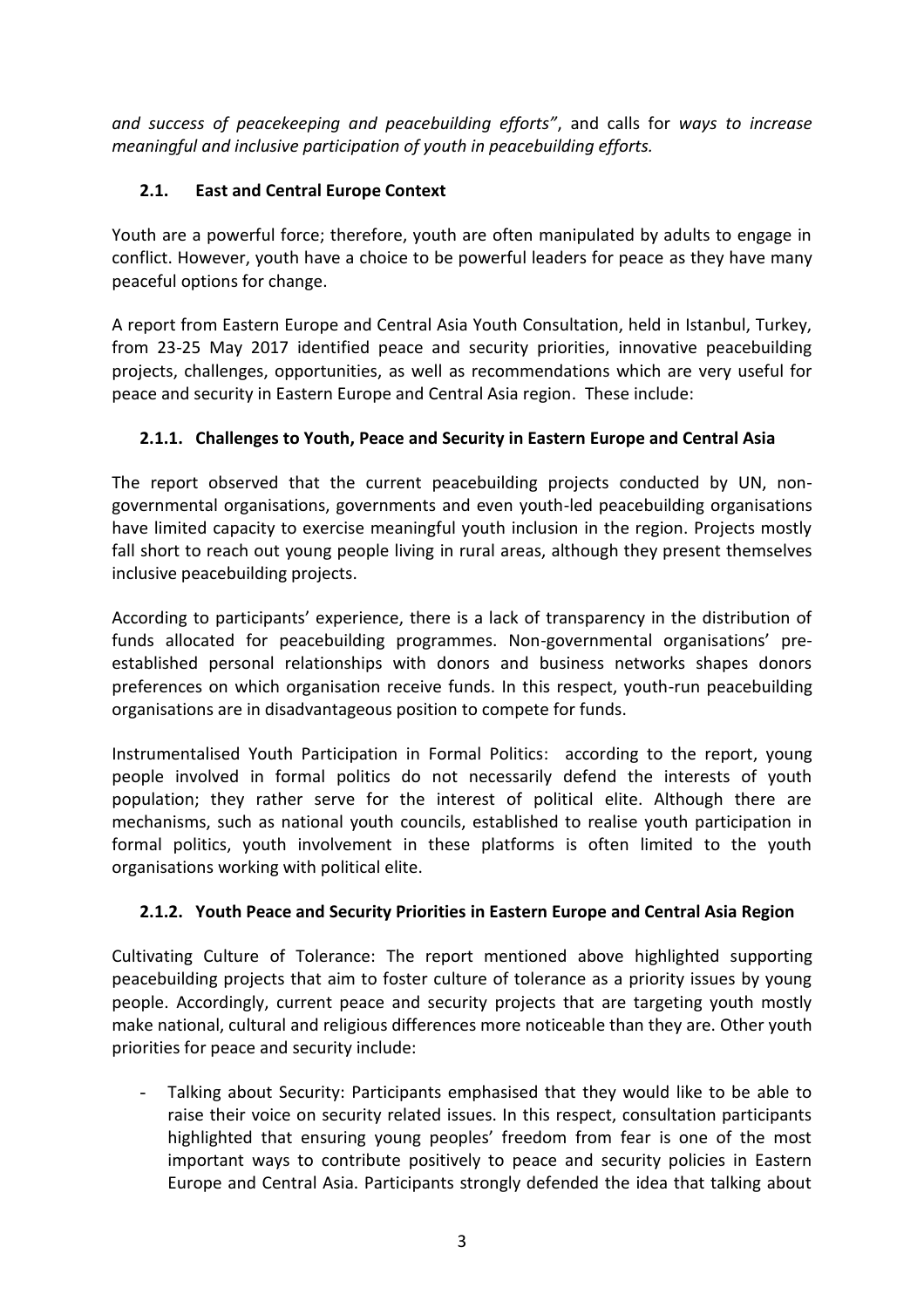<span id="page-4-1"></span>security related issues should be perceived as their personal freedoms that young people have.

- Promoting Family Level Peacebuilding Programmes: Participants emphasised that priority should be given to family-level peacebuilding programmes to support youth, peace and security in the region. In their views, current peace and security projects fall short to understand the role of families in peacebuilding processes, and lacks family level conflict analysis skills.
- Highlighting the Role of Gender in YPS Agenda: There are multiple types of sexual and gender-based violence that has to be seen as priority concerns for the youth, peace and security agenda in the region. Forced and early marriages, bride kidnapping, domestic violence, crime against transgender, trafficking of women and girls are some of the major security concerns that were mentioned by participants in relation to protection of young people.
- Supporting Peace Journalism: It is a priority for young peacebuilder in the region to have space in mainstream media and safe spaces in online platforms to demonstrate their positive agency in building peace and preventing violence.

## <span id="page-4-0"></span>**2.1.3. Opportunities to Youth, Peace and Security in Eastern Europe and Central Asia**

Participants emphasised that youth-led diplomacy is an opportunity to find to solutions to protracted conflicts in the region. According to participants' experience, youth-led diplomacy often tries to resolve the conflict from a different angle than traditional diplomatic relations.

- Trust between Youth-based Peacebuilding Organizations and Governments: building trust between governments and youth-based peacebuilding organizations is an opportunity for the YPS agenda
- Training young people to work as mediators is an important opportunity to advance youth, peace and security agenda in the region. Participants use often peer-to-peer mediation techniques in schools and universities to bring solutions to youth involvement in violence, and transfer their skills in dispute resolution to their peers.
- Peacebuilding on the online platforms: When youth have difficulties to find safe space to meet and organize activities, they often use online platforms to build peace and security. In various circumstances, young peacebuilders in the region use social media to reach their peers and build initial virtual relationships. Online world is also perceived as an opportunity to create intergenerational dialogue, informing older generations on the positive traits of young people in social change.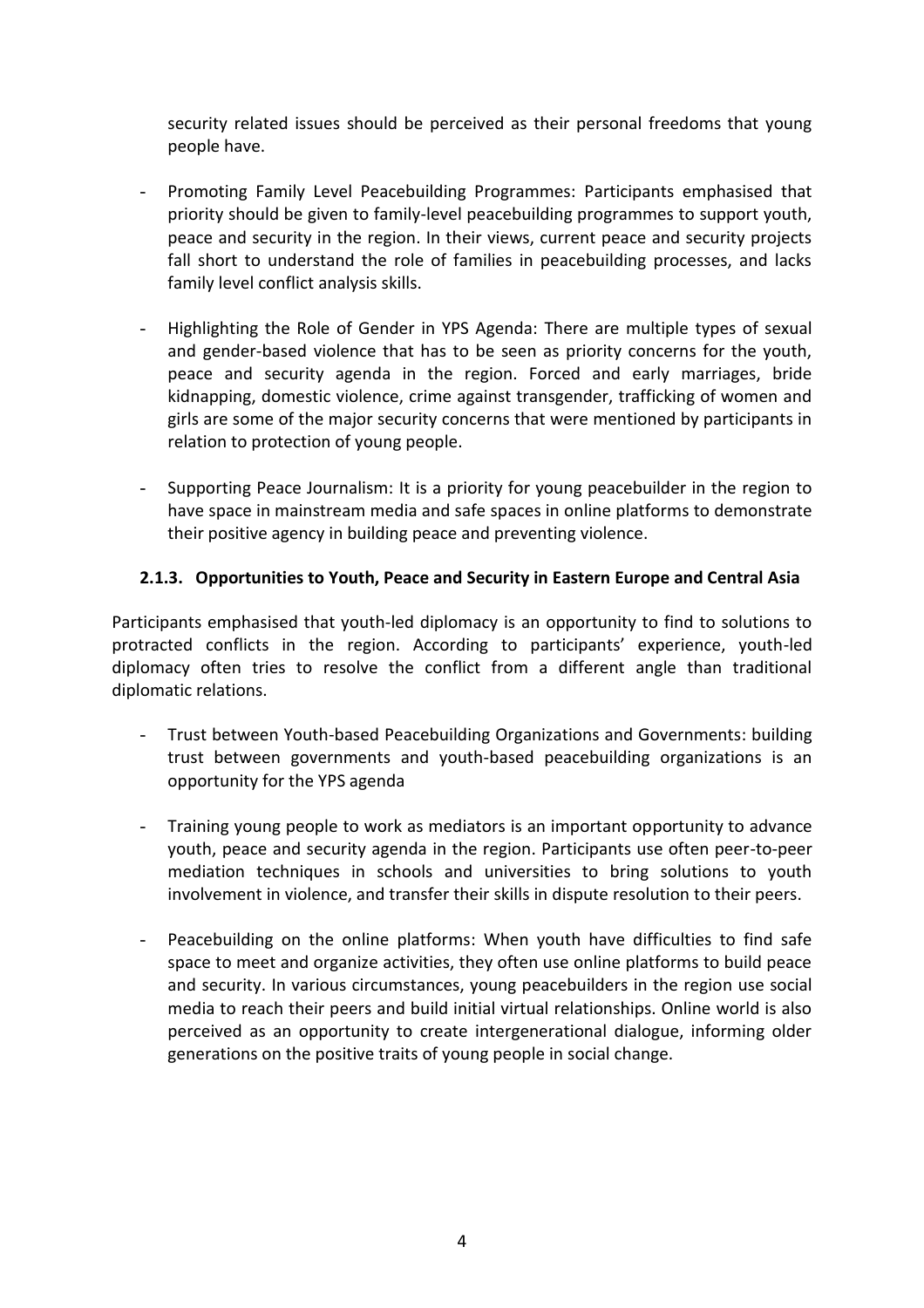## **2.1.4. Innovative Youth, Peace and Security Projects from Eastern Europe and Central Asia Region**

**Using Art to Transform Conflicts:** It is often the case that participants build peace and security through various forms of participatory art projects. In participants' view, using art is a functional and transformative way to overcome ethnic and religious differences that divide social groups in the region. Using art projects is a functional way to build peace, because participation in these projects does not require special knowledge or status.

**Building Peace on the Move:** Young peacebuilders in the region perceive mobility as an effective way to build peace and security. Their peacebuilding projects use busses as mobile spaces to organise problem-solving workshops in conflict affected regions. They invite young people from ethnically and religiously diverse background to travels with them to conflict-affected zones.

**Creating Safe Space:** Creating a safe space for young people to build peace should be considered as a priority for youth, peace and security agenda. However, this priority should not overlook the fact that young people themselves are able to create safe spaces to build peace and prevent future violent conflict. In their view, understanding local culture plays an important role in creating safe space for peacebuilding.

# <span id="page-5-0"></span>**2.2. Western Balkans – peace and security context**

The countries of the Western Balkans are geographically surrounded by EU member states, and the EU's general approach towards the region is characterised by stabilisation through integration.

The conflicts which blighted the region in the 1990s posed an existential challenge to the Common Security and Foreign Policy (CFSP) and in 2003, the EU went beyond its declaratory statements and launched the first ever Common Security and Defence Policy (CSDP) mission, EUPM, in Bosnia and Herzegovina and subsequently, the first military operation, Concordia, in the former Yugoslav Republic of Macedonia. Currently, the military operation EUFOR Althea in Bosnia and Herzegovina and the Union's largest mission to date, EULEX, in Kosovo, provide tangible illustrations of the EU's continued commitment to ensuring peace and stability in the region. Furthermore, the objectives of the Union and the work of the High Representative are also supported by the European Union Special Representatives (EUSRs) in Bosnia and Herzegovina and Kosovo.

On 1 July 2013, Croatia became the 28th member state of the European Union. In 2012, Montenegro opened the accession negotiations, followed by Serbia in 2013. In June 2018, the European Council agreed to conditionally open the accession negotiations with Albania and the former Yugoslav Republic of Macedonia in June 2019. The prospect of EU membership remains open to the potential candidates: Bosnia and Herzegovina and Kosovo1."The Excluded Generation - Youth in Southeast Europe" study, Sarajevo 2017, offers a comparative overview of findings of youth surveys conducted between 2011 and 2015 by Friedrich-Ebert-Stiftung in nine countries of Southeast Europe (SEE) - Albania,

 $\overline{a}$ 

<sup>&</sup>lt;sup>1</sup> EU, Institute for security studies,<https://www.iss.europa.eu/regions/western-balkans>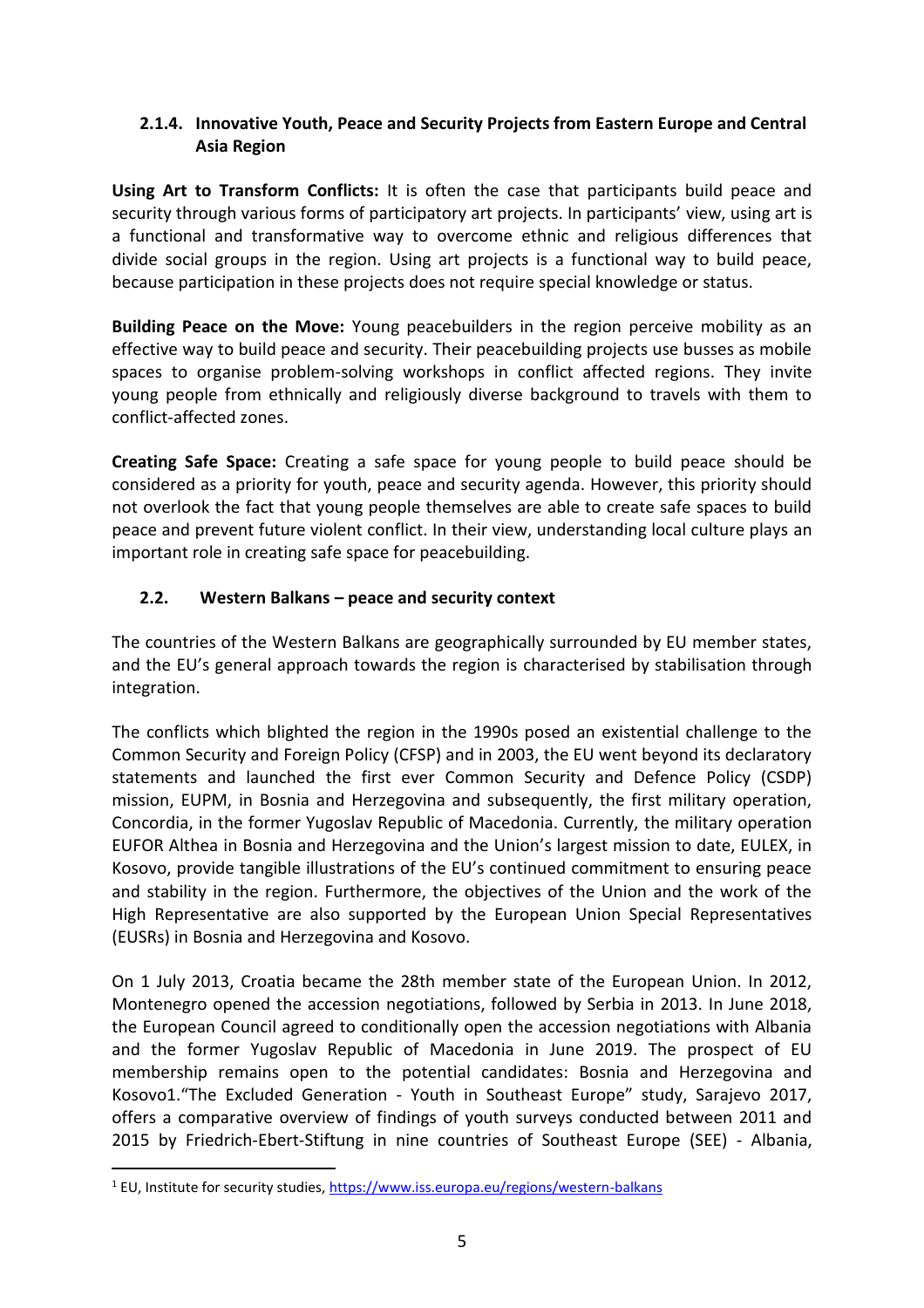Bosnia and Herzegovina, Bulgaria, Croatia, Kosovo, Macedonia, Romania, Serbia and Slovenia. Survey results are indicative of young people's perceptions of their wider social, economic and political contexts and the ways in which such contexts impact their transitions to adulthood.

Although there are differences between the countries, results show that young people in SEE tend to espouse rather conservative values. This is reflected in their traditional attitudes towards marriage and coupledom and generally high levels of religious belief; moreover, in some of the countries, respondents show intolerance towards homosexuality and conservative attitudes towards abortion.

Potentially indicative of their wider social milieu – including a lack of institutional trust – young people generally demonstrate low levels of social trust, except for in close-knit networks of family and relatives.

They generally display high levels of social distance, especially towards minority groups. Their reliance on their family is also manifested in high rates of cohabitation with parents, which is related to unfavourable financial conditions that may not allow for independent housing.

Research results call for a paradigmatic shift in young people's integration in SEE societies, as they signal a failure of current models and policies towards youth. Promoting education that fosters tolerance, understanding and knowledge of other cultures, social groups and political views is key for building social trust. Finally, there is a need for a systematic approach to civic education, combined with opportunities for civic engagement and mechanisms to encourage substantial involvement of youth in decision-making processes.

#### <span id="page-6-0"></span>**3. THE TRAINING OF TRAINERS' MANUAL ON PEER EDUCATION FOR YOUTH PEACEBUILDING**

The training of trainers' manual on peer education for youth peacebuilding will adapt the peer education approach to respond to the peace and security needs of young people in the Western Balkans. The manual is being developed to support the planning, implementation and action evaluation of peer education programmes with and for young people in post conflict peacebuilding context.

#### <span id="page-6-1"></span>**3.1. Objectives of the Manual**

There are three main objectives to be addressed by this manual:

- To provide a skills-based curriculum for peer education trainers on peacebuilding and conflict transformation
- To equip peer trainers/educators with methods for mapping institutions, analysing conflict situations and mobilising the target community toward peacebuilding
- To promote a gender perspective to peacebuilding and help empower young girls to equally participate in peace building; sensitize young males in accepting girls as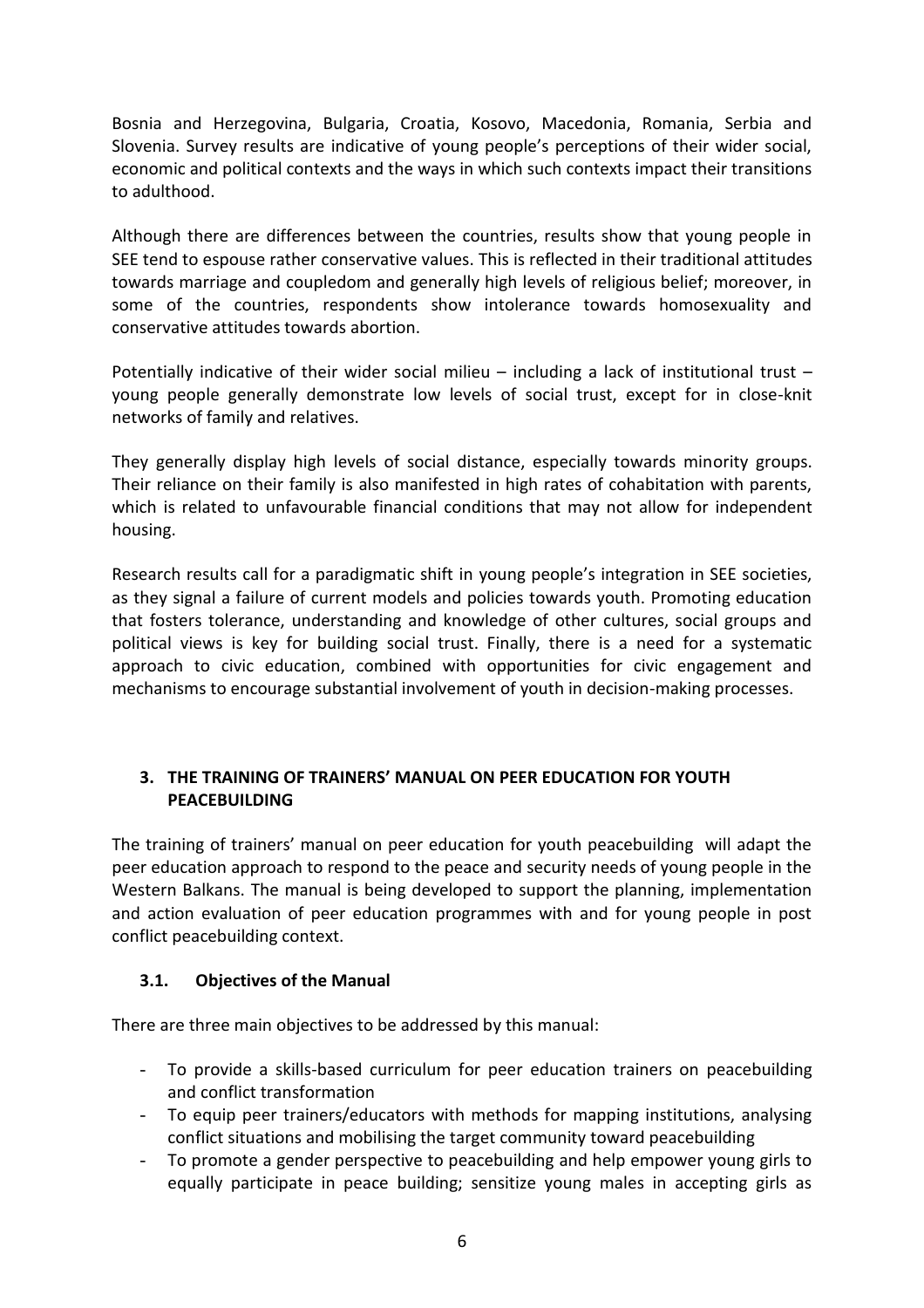<span id="page-7-5"></span>equal partners in peacekeeping; and promote tolerance and understanding within and out of marginalised groups.

# <span id="page-7-0"></span>**3.2. Methodology for developing the Manual**

The methodology for developing training of trainers' manual on peer education for youth peacebuilding will rely as much as possible, on the specific target groups' views of the peace and security situation in their own countries' contexts. As such, the International Consultant (IC) will collaborate closely with national consultants throughout the consultancy to contextualise the guide and training manual to local specifics. The training needs and consequent training content that are envisaged, will not only focus on causes and the emerging dynamics, trends and drivers of violent conflict, but also focus on the existing prevention measures, peacebuilding efforts and the role of the youth as key target groups for peer education on peacebuilding. This method is therefore based on an understanding of peacebuilding as a function of context-specific factors and seeks to understand and promote the interaction between local and external peacebuilding interventions while also identifying factors of synergy at both the grassroots, regional and national levels.

# <span id="page-7-1"></span>**3.2.1. Preparatory/consultation meetings**

The initial process began with holding introductory briefings and discussions with UNFPA Albania and collaborating partners. Consultation meeting will also be conducted with national experts (engaged by COs), relevant partners, such as YPEER (or equivalent), RYCO, etc.

# <span id="page-7-2"></span>**3.2.2. Literature review**

This will involve literature (desk) review of relevant materials/documents/analyses to be provided by CO Albania in consultation with EECARO, other UNFPA COs and RYCO team

# <span id="page-7-3"></span>**3.2.3. Close collaborations and consultations on training needs, content and methods**

In addition to information from desk reviews, the IC believes that the national consultants, LBOs, RYCO and UNFPA staff already knows training environment and who the targeted youth audience are. Close collaboration with these experts will ensure identification of training needs to be addressed.

Similarly, close collaborate with PETRI, Sofia will inform the process of adapting the youth peer to peer methodology to ensure peer-to-peer methodology, young people's personal development aspects, and young people experience and other relevant aspects are properly reflected in the manual.

# <span id="page-7-4"></span>**3.2.4. Validation Workshop**

A Training of Trainers (ToT)/manual development workshop will be conducted to validate methodology and content. Relevant young participants will be identified to participate in the workshop. The workshop will also capture real-life stories shared by the youth to be included in the manual where necessary.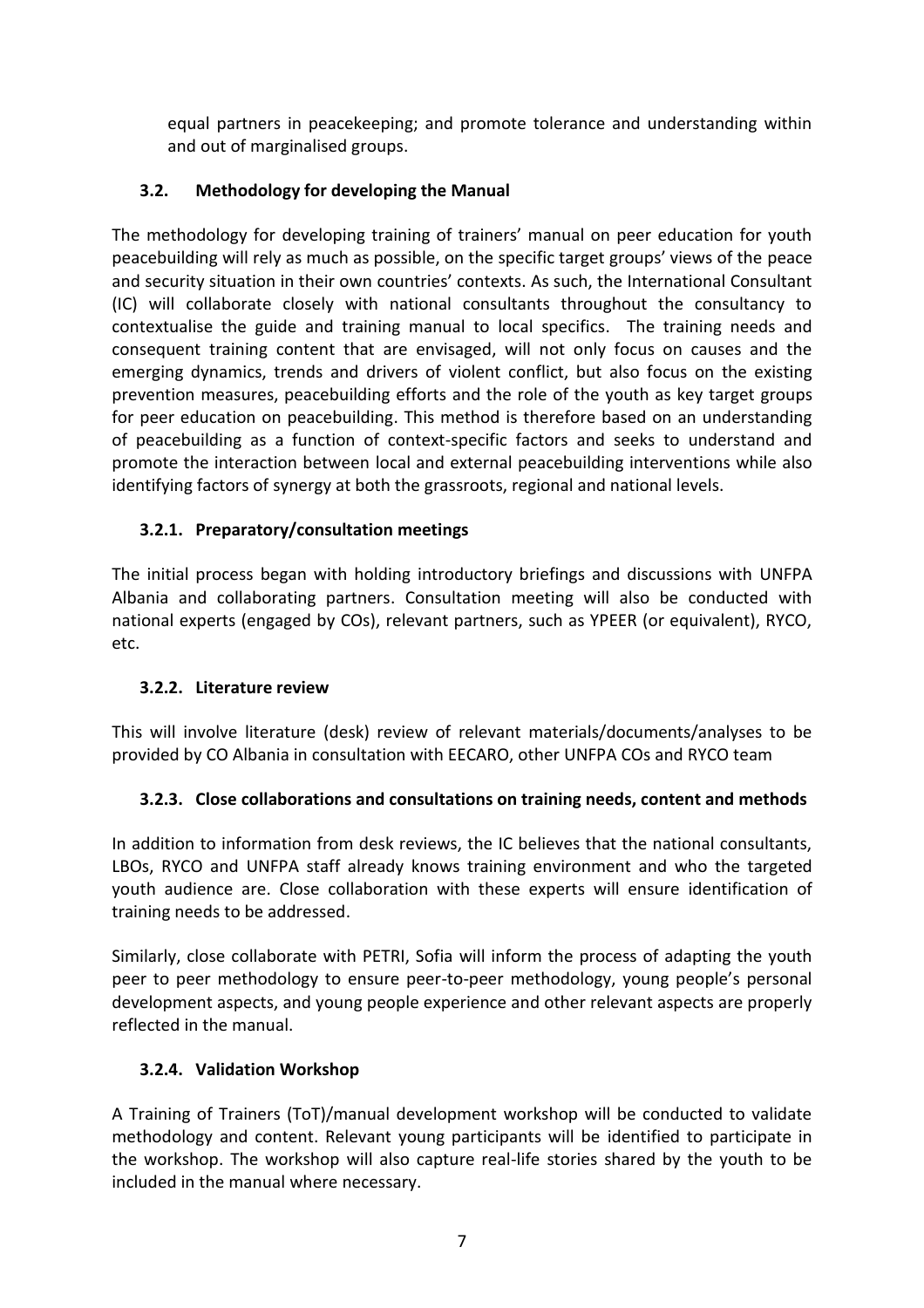## **3.2.5. Development of training manual based on the identified needs**

The development of training manual will be informed by the identified needs of the target groups during literature review and consultations with NCs, LBOs, UNFPA staff and PETRI team. The manual content/structure will comprise of a comprehensive training action plan that includes learning theories, instructional design, content, materials and any other training elements. It will also detail the resources and training delivery methods. The training materials and exercises of the manual will match the learning needs identified as above. The level of training and participants' learning styles are also to be considered.

## <span id="page-8-0"></span>**3.3. Outline of the Manual**

The main focus of the manual is peer to peer education, engagement and networking of young people for peace and trust-building. The manual will be comprised of three parts:

Part I: Understanding Conflict, Peacebuilding and Conflict Transformation among the youth

Part II: Initiating Peer Education in Youth Peacebuilding

Part III: Peacebuilding Training Curriculum

# <span id="page-8-1"></span>3.4. **Part I:** Understanding Conflict, Peacebuilding and Conflict Transformation among the youth

Part I is intended to lay groundwork for the training by defining the concepts and terms used in the manual, for example, understanding and responding to conflict. It will also discuss theories and practice of peacebuilding and conflict transformation with the focus on engaging adolescents and youth. Sessions and topics will include:

Understanding Conflict

- Personal Identity
- Memory line and Stereotypes
- Definitions and concepts of conflict, violence, peace and security
- Communication Skills
- Values Clarification
- Causes and types of conflict
- Gendered nature of conflict and effects on young people
- Conflict analysis (rationale and tools)
- Contextualising conflict in West Balkans

#### Responding to Conflict

- Individual Conflict Styles
- Tolerance and Diversity
- Interpersonal Relationships
- Social Level Conflict response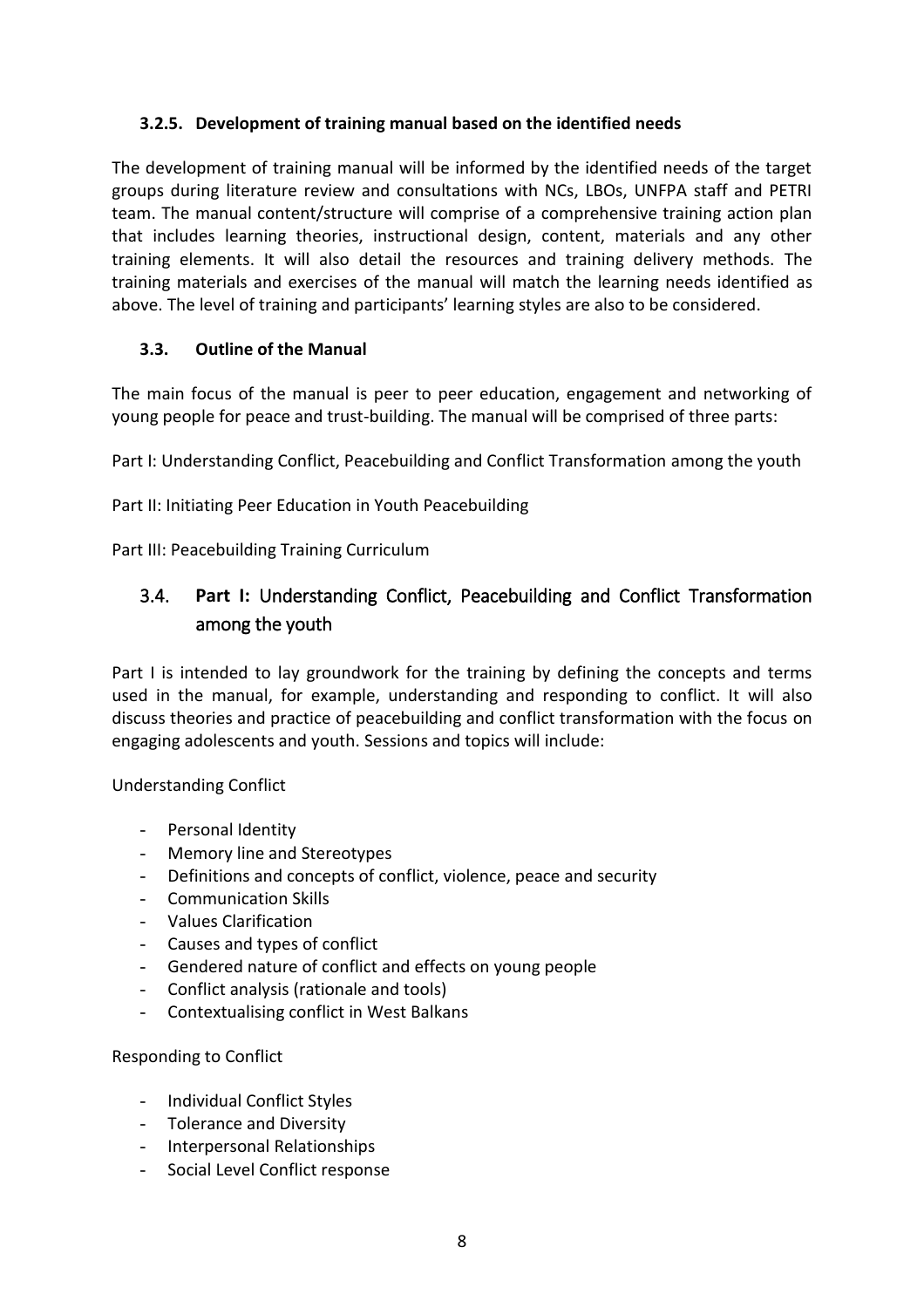- Violence and non-violence
- Conflict Handling Methods/non-violent skills
- Intra and Inter Group Skills
- Conflicts and problem solving
- Skills in Mediation, Negotiation
- Skills in Dialogue and Trust Building
- Exploring Conflict Resolution Approaches and Conflict Transformation

# <span id="page-9-0"></span>3.5. **Part II:** Initiating Peer Education in Youth Peacebuilding

This section will provide guidance to youth peer trainers on the steps to be undertaken prior to conducting training, such as mapping institutions engaging with the youth, analysing conflict situation and mobilising the target community toward peacebuilding. Topics and sessions to include:

- Concepts of Peace
- Peacebuilding Approaches and Reconciliation
- Stories of Youth in Peacebuilding from Our Communities
- Conflict Prevention, Conflict Early Warning and Early Response.
- Role of Youth Peer Educators in Peacebuilding and Conflict Transformation
- Discovering Our Strengths in Peacebuilding in Daily Life
- What are young people's peace and security needs and priorities in Western Balkans
- Which Other Youth Can I Engage to Build Peace?
- Identify potential youth peer peace educators
- Mobilising young people for peacebuilding
- Mapping youth peacebuilding actors and institutions
- Advocate for successful youth peacebuilding interventions
- Human Rights, Conflict Sensitivity and Links to Peace
- Youth Media

# <span id="page-9-1"></span>**3.6. Part III: Peacebuilding Training curriculum**

This section will provide details on the training curriculum as well as advice to trainers on how to prepare for the training. The latter material will include recommendations of other resources and courses to review prior to training; specific situations and issues to consider during the training; and hints on how to manage the challenging aspects of training. It will include sample agenda as follows:

- Interactive training methods
- Groups and working in groups
- Facilitation skills
- Preparing for peer peacebuilding sessions (workshops, trainings)
- Conducting sessions and receiving feedback
- After the peer peacebuilding workshops, sessions, trainings
- Closing and Feedback
- Final Evaluation of the Training
- Certification